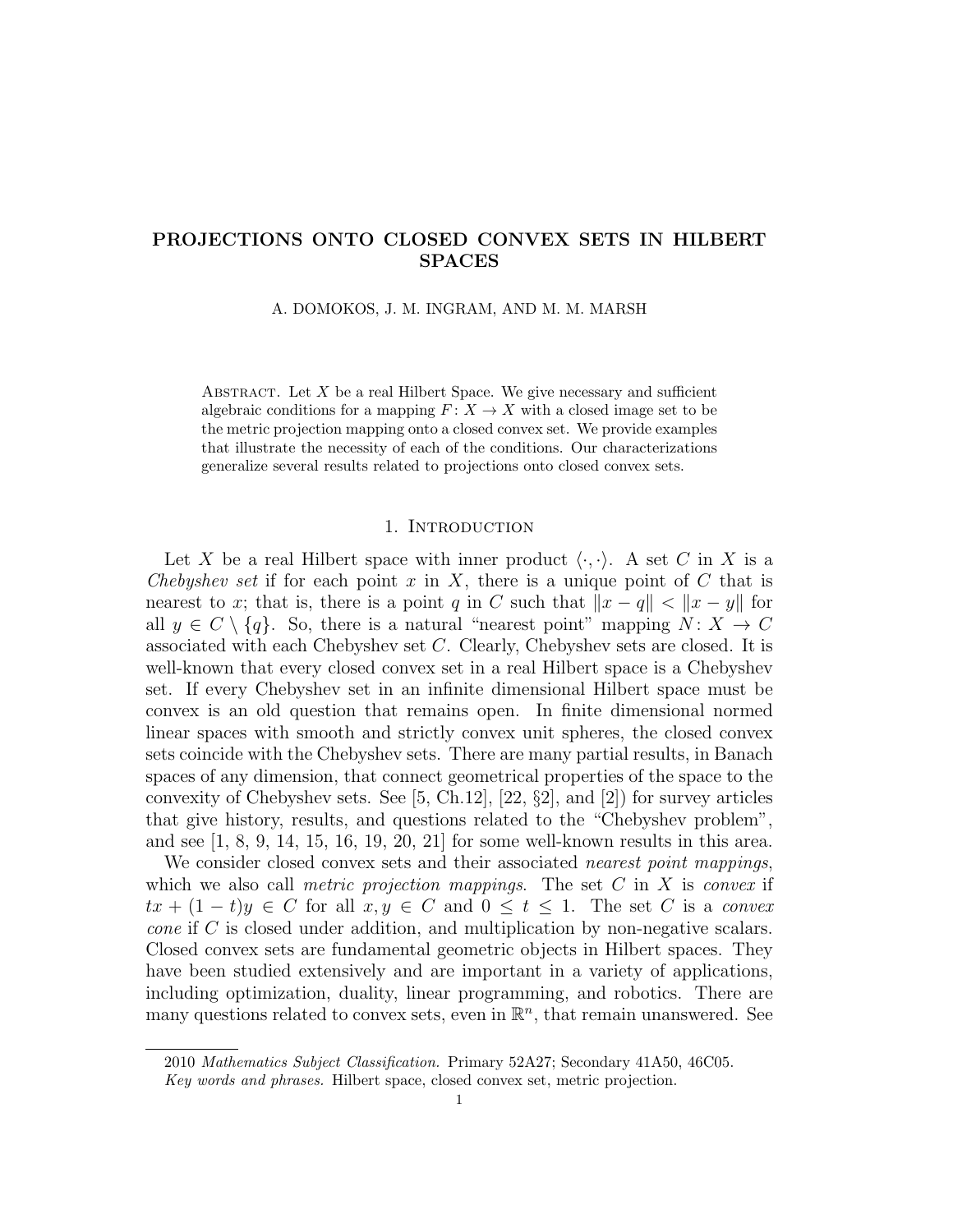[3, 5, 10, 11, 12, 18, 23] for basic properties, and surveys of results, applications, and open questions.

For nearest point mappings onto closed convex sets, we denote the mapping by either  $P$  or  $N$ . If we have a function defined on  $X$  with a closed image set C and satisfying certain algebraic properties, but we neither assume that the function is continuous nor that it is a nearest point mapping, we will denote such a function by  $F$ .

For  $C \subset X$ , we define the sets  $C^{\perp} = \{x \mid \langle x, y \rangle = 0 \text{ for all } y \in C\}$ , and  $C^{\circ} = \{x \mid \langle x, y \rangle \leq 0 \text{ for all } y \in C\}.$  We let  $\overline{C}$  denote the topological closure, int C the topological interior, and bd  $C = \overline{C} - \text{int } C$  the topological boundary of C. For points  $x, y \in X$ , we let  $[x, y]$  denote the line segment from x to y. For points  $x, y, z \in X$ , we let  $\angle xyz$  denote the angle formed by the vectors  $x - y$ and  $z - y$ .

We begin by recalling some results about metric projection mappings onto closed convex sets, and observing a few immediate properties that they must have.

**Theorem 1.1.** [4, Lemma] Let  $P: X \rightarrow C$  be the metric projection onto a closed convex set C in X. Then for  $x \in X$  and  $y \in C$ ,

$$
\langle x-y,y \rangle \ge \langle x-y,q \rangle
$$
 for all  $q \in C$  if and only if  $y = P(x)$ .

Theorem 1.2 below exhibits two special cases of Theorem 1.1.

**Theorem 1.2.** [7, 1.12.4] Let  $P: X \to C$  be the metric projection mapping onto a closed convex set C.

(a) If C is a subspace of X, then for  $x \in X$  and  $y \in C$ ,

 $x - y \in C^{\perp}$  if and only if  $y = P(x)$ .

(b) If C is a cone, then for  $x \in X$  and  $y \in C$ .

 $\langle x-y, y \rangle = 0$  and  $\langle x-y, q \rangle \leq 0$  for all  $q \in C$  if and only if  $y = P(x)$ .

The next two theorems give algebraic characterizations for a mapping  $F: X \rightarrow$  $X$  to be the metric projection mapping onto its image. In contrast to Theorems 1.1 and 1.2, note that there is no assumption of convexity of the image set C. That is, the algebraic properties of F characterize both the convexity of C and  $F$  as the nearest point mapping onto  $C$ .

**Theorem 1.3.** [17, Theorem 13.5.1] Let  $F: X \rightarrow X$  be a mapping with closed image set  $C = F(X)$ . Then C is a subspace, and F is the metric projection of X onto C if and only if F satisfies the following properties.

- (a)  $F^2 = F$  (*F* is idempotent).
- (b)  $F$  is linear.
- (c) For all  $x, y \in X$ ,  $\langle x, F(y) \rangle = \langle F(x), y \rangle$  (F is symmetric).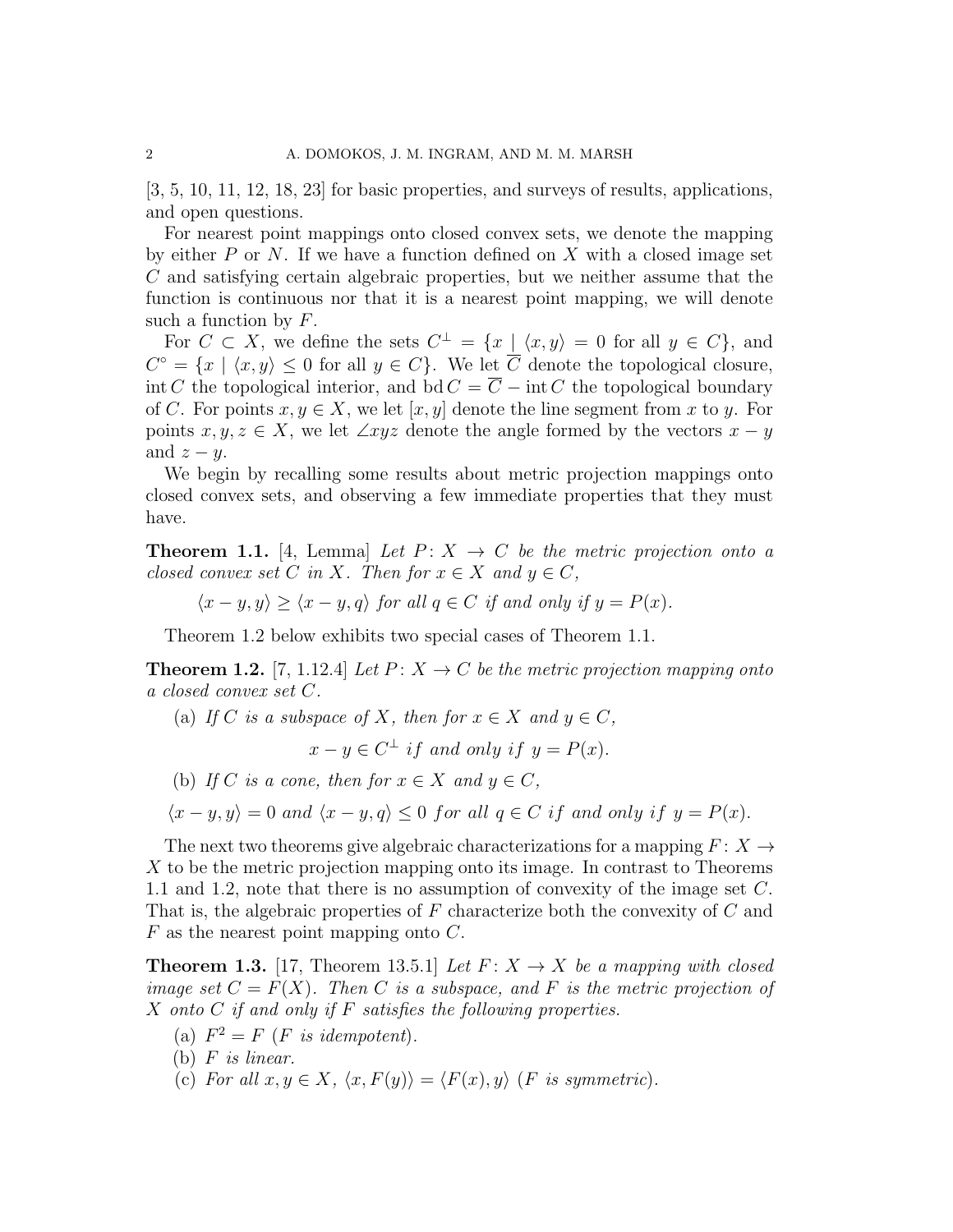Theorem 1.4 below generalizes Theorem 1.3 to cones.

**Theorem 1.4.** [13, Theorem 2] Let  $F: X \to X$  be a mapping with closed image set  $C = F(X)$ . Then C is a closed convex cone and F is the metric projection of X onto C if and only if F satisfies the following properties.

- (1)  $F^2 = F$ .
- (2) For  $x \in X$  and  $\lambda \geq 0$ ,  $F(\lambda x) = \lambda F(x)$ .
- (3) For  $x, y \in X$ ,  $F(x+y) = F(x) + F(y)$  if and only if  $\langle x F(x), F(y) \rangle =$  $0 = \langle y - F(y), F(x) \rangle.$

Our objective hereafter is to determine algebraic properties of a mapping  $F$ (assumed to have a closed image set but not assumed to be continuous) on a real Hilbert space that will characterize  $F$  as the metric projection mapping onto a closed convex set, thusly generalizing Theorem 1.4 from convex cones to convex sets. In Section 2, we propose four algebraic properties,  $(F1)$ ,  $(F2)$ ,  $(F3)$ , and (F4), of a mapping  $F: X \to X$  with a closed image set, similar to those in Theorem 1.4, and we will show, in Sections 3 and 4, that various combinations of these properties give us the desired characterizations.

Generalizing Theorem 1.4 from Hilbert spaces to Banach spaces raises different kinds of questions. The first and third authors have obtained results in Banach spaces for some special cases of convex cones [6].

# 2. Preliminaries

Observation 2.1 below follows immediately from Theorem 1.1 above.

**Observation 2.1.** Let C be a closed convex set in X with  $0 \in C$ , and let N be the nearest point mapping of X onto C. Then  $\langle x - N(x), N(x) \rangle \geq 0$  for all  $x \in X$ .

**Observation 2.2.** Let C be a closed convex set in X with  $0 \in C$ , and let N be the nearest point mapping of X onto C. Then  $||x|| \ge ||N(x)||$  for all  $x \in X$ . Moreover, if  $x \notin C$ , then  $||x|| > ||N(x)||$ .

*Proof.* If  $N(x) = 0$ , then the observation follows immediately. So, we assume that  $N(x) \neq 0$ . By the Cauchy-Schwarz inequality and Observation 2.1, we get that  $||x|| \cdot ||N(x)|| \ge \langle x, N(x) \rangle \ge ||N(x)||^2$ . Hence,  $||x|| \ge ||N(x)||$ .

Suppose  $x \notin C$ . Then,  $x - N(x) \neq 0$ , and from Observation 2.1, we have two options. If  $\langle x-N(x), N(x)\rangle > 0$ , then the Cauchy-Schwarz inequality gives  $||x|| > ||N(x)||$ . If  $\langle x - N(x), N(x) \rangle = 0$ , then by the Pythagorean theorem

$$
||x||^2 = ||x - N(x)||^2 + ||N(x)||^2 > ||N(x)||^2.
$$

 $\Box$ 

**Observation 2.3.** Let C be a closed convex set in X with  $p \in C$ , and let N be the nearest point mapping of X onto C. Since translations  $T: X \rightarrow$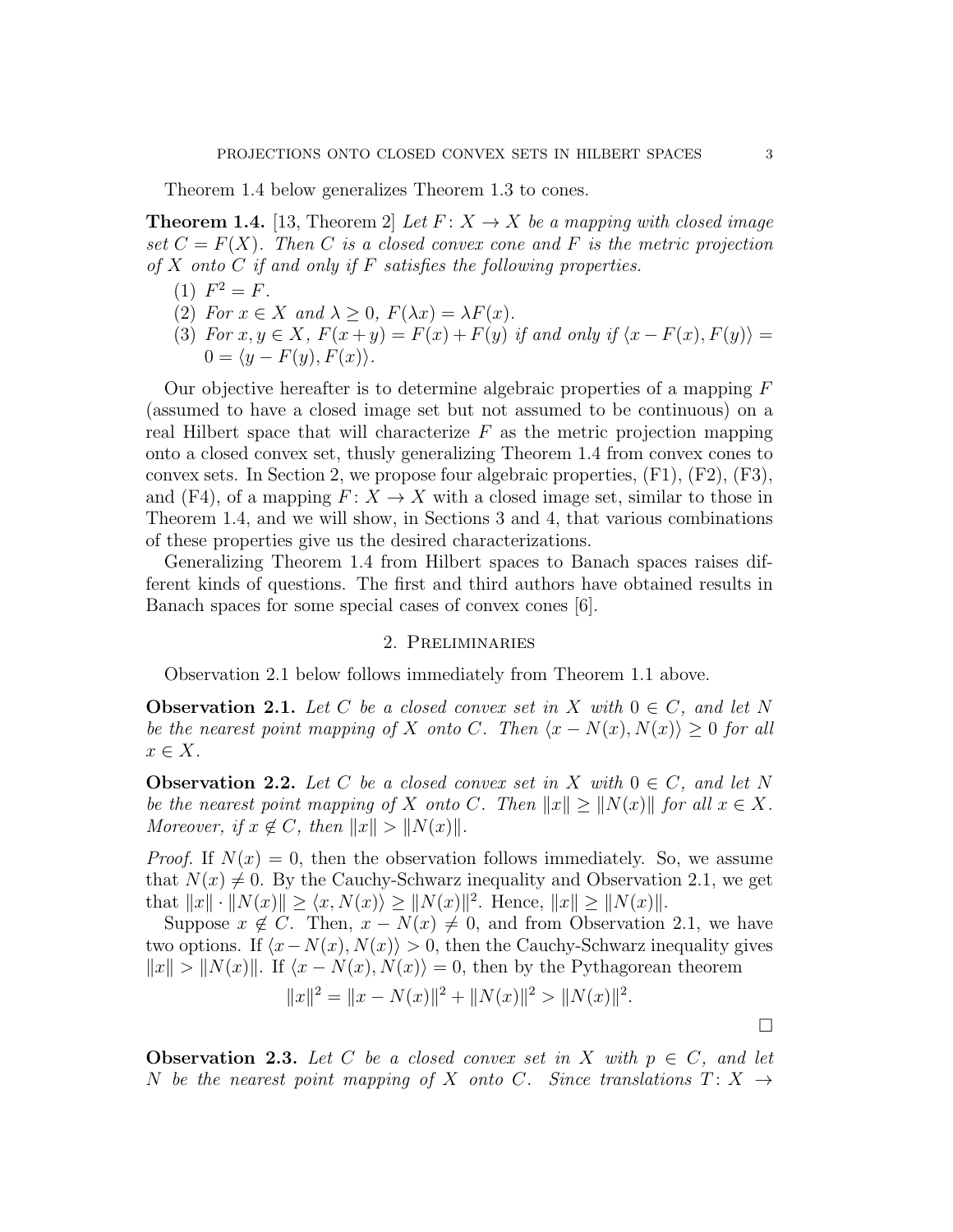X preserve convex sets, and the metric projection mapping onto  $T(C)$  is the conjugate mapping  $T \circ N \circ T^{-1}$ , it follows from Observation 2.2 that  $||x-p|| \ge$  $||N(x) - p||$  for all  $x \in X$ . Moreover, if  $x \notin C$ , then  $||x - p|| > ||N(x) - p||$ .

Let  $F: X \to X$  be a mapping with closed image set  $C = F(X)$ . The properties of F, mentioned in Section 1, are as follows.

 $(F1)$  F is idempotent.

(F2) For  $x \in X \setminus C$  and  $y \in C$ , if  $\langle x - F(x), y - F(x) \rangle \geq 0$ , then

$$
F(tx + (1-t)y) = tF(x) + (1-t)y
$$
 for all  $0 \le t \le 1$ .

- (F3) For  $x, y \in \overline{X \setminus C}$ , if  $F(tx+(1-t)y) = tF(x)+(1-t)F(y)$  for all  $0 \le t \le 1$ , then  $\langle x - F(x), F(x) - F(y) \rangle = 0 = \langle y - F(y), F(x) - F(y) \rangle.$
- (F4) For all  $x, y \in X$ , there exists  $0 \le s \le 1$  such that for  $z = sx + (1-s)y$ ,  $\langle z - F(z), F(x) - F(y) \rangle = 0.$

We offer a few comments related to these properties. A nearest point mapping onto a closed set must, of course, be idempotent. Properties (F2) and (F3) together relate inner product conditions between pairs of points  $x$  and  $y$  and their images under F to the linearity of F on the line segment  $[x, y]$ . In general, the nearest point mapping to a closed convex set will be highly non-linear. Property  $(F4)$  is a type of mean value theorem for points x and y that have different images. It ensures that for some point z in the segment  $[x, y]$ , either  $z \in C$  or F projects z orthogonally to  $F(x) - F(y)$ . Properties (F2) and (F3) together, or  $(F2)$  and  $(F4)$  together, ensure that F is the metric projection onto C, as opposed to some other type of retraction of X onto C (see Examples 5.1, 5.2, and 5.3 in Section 5).

In Section 3, we will show that metric projections onto closed convex sets satisfy all four of these properties. In fact, they satisfy stronger versions of properties (F2) and (F3). In Section 4, we show that if  $F: X \to X$  satisfies properties  $(F1)$ ,  $(F2)$ , and one of either  $(F3)$  or  $(F4)$ , then F is the nearest point mapping of  $X$  onto a closed convex set. As a consequence, we have two characterizations of a mapping that ensure it's image  $C$  is convex and that it is the metric projection mapping onto  $C$  (see Theorems 4.1, 4.2, and 4.3).

As mentioned, we assume that  $F$  has a closed image set, but not that  $F$ is continuous. Since Chebyshev sets are closed, if one could show that the nearest point mapping onto a Chebyshev set C satisfies properties  $(F2)$ , and one of  $(F3)$  or  $(F4)$ , then C would be convex, answering the Chebyshev question mentioned at the beginning of the paper. If the nearest point mapping onto a Chebyshev set C is continuous, it is known that C must be convex (see [5, 12.8(3)]). We obtain one additional characterization under the assumption that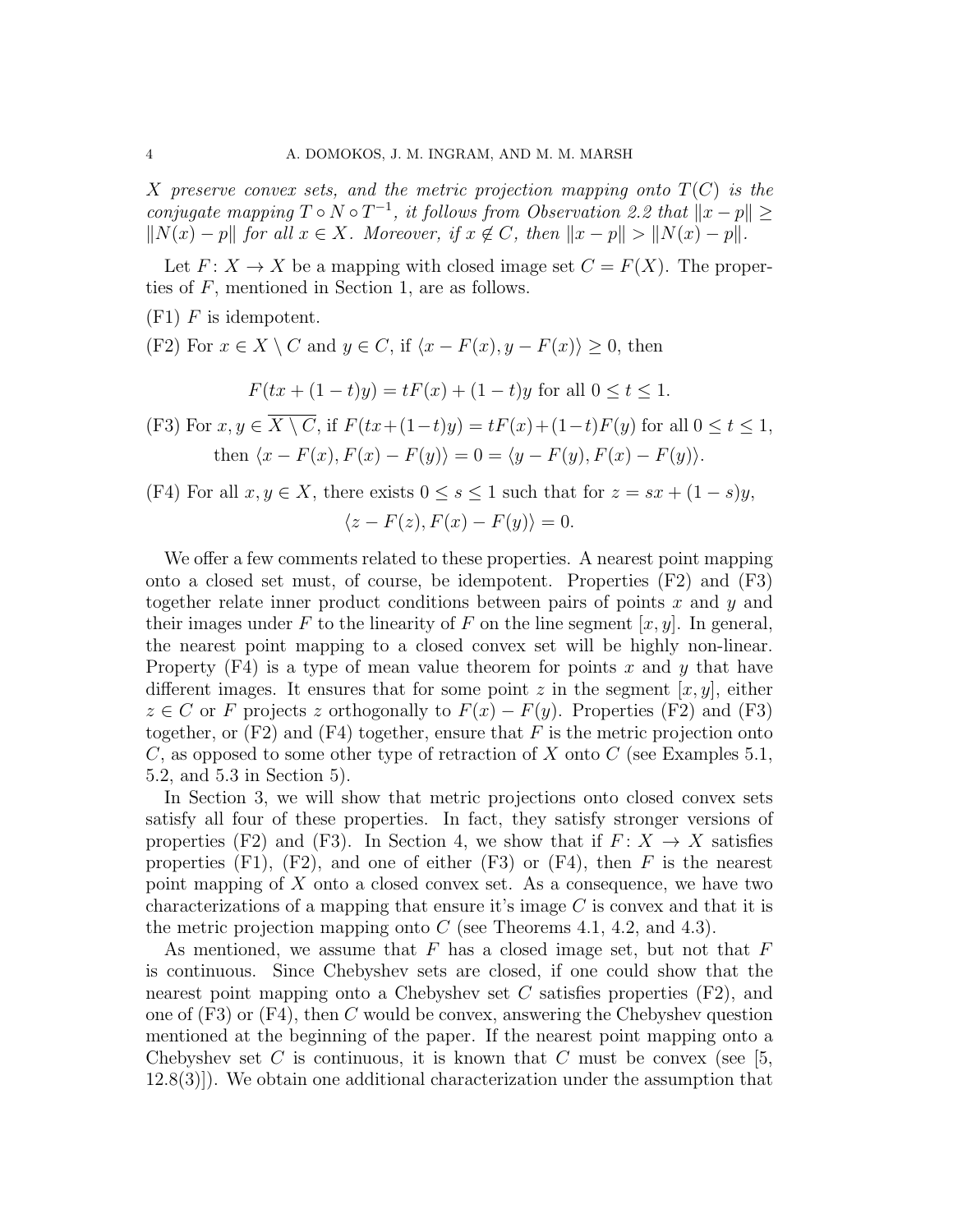$F$  is idempotent, continuous, satisfies (F4), and satisfies a weaker version of  $(F2)$  (see Theorem 4.4).

### 3. Properties of metric projections onto closed convex sets

In this section, we show that if  $C$  is a closed convex set, and  $N$  is the nearest point mapping (metric projection) of  $X$  onto  $C$ , then  $N$  is continuous and satisfies all of properties  $(F1)$  through  $(F4)$ . That N is idempotent is clear. It is well-known that  $N$  is continuous.

Theorem 3.1 below establishes a characterization of those points x and  $\gamma$  for which the nearest point mapping N is linear on the segment  $[x, y]$ . Property (F3) is a special case of the right-to-left implication in this characterization.

**Theorem 3.1.** Let C be a closed convex set in X, and let N be the nearest point mapping of X onto C. Then for  $x, y \in X$ ,

$$
\langle x - N(x), N(x) - N(y) \rangle = 0 = \langle y - N(y), N(x) - N(y) \rangle
$$

if and only if

$$
N(tx+(1-t)y) = tN(x) + (1-t)N(y)
$$
 for all  $0 \le t \le 1$ .

*Proof.* Let  $x, y \in X$ . Without loss of generality, by Observation 2.3, we may assume that  $0 \in C$  and  $N(x) = 0$ .

 $\Rightarrow$ : Assume that  $\langle x - N(x), N(x) - N(y) \rangle = 0 = \langle y - N(y), N(x) - N(y) \rangle.$ So, with our assumption that  $N(x) = 0$ , this reduces to

(A) 
$$
\langle x, N(y) \rangle = 0 = \langle y - N(y), N(y) \rangle
$$
.

We wish to show that  $N(tx + (1-t)y) = (1-t)N(y)$  for all  $0 \le t \le 1$ . If  $t = 0$  or  $t = 1$ , the result follows immediately. So, assume that  $0 < t < 1$ .

Let  $K_1 = {\lambda x \mid \lambda \ge 0}^{\circ}$ , and  $K_2 = {\lambda(y - N(y)) \mid \lambda \ge 0}^{\circ}$ . Note that  $K_1$  and  $K_2$  are closed convex cones, so it follows that  $K_1^\circ = \{ \lambda x \mid \lambda \geq 0 \}$ , and  $K_2^{\circ} = {\lambda(y - N(y)) | \lambda \ge 0},$  (see Lemma 2, (i) & (ii) in [13]). Let  $K = K_1 \cap K_2$ ; K is also a closed convex cone. Let  $P_1$ ,  $P_2$ , and P denote respectively, the metric projection maps of X onto  $K_1$ ,  $K_2$ , and K.

By Theorem 1.1, if z is a point of C, then  $\langle x - N(x), N(x) \rangle \geq \langle x - N(x), z \rangle$ , and  $\langle y - N(y), N(y) \rangle \ge \langle y - N(y), z \rangle$ . So, from (A) and our assumption that  $N(x) = 0$ , we have that

(B) for 
$$
z \in C
$$
,  $\langle x, z \rangle \le 0$  and  $\langle y - N(y), z \rangle \le 0$ .

From (B), it follows that  $C \subset K$ . By Lemma 3 (viii) in [13], since  $x \in K_1^{\circ}$ ,  $P_1(x) = 0$ . That is, 0 is the nearest point of  $K_1$  to x. It follows that 0 is the nearest point of K to x. So,  $P(x) = 0$ .

From (A),  $N(y) \in K$ . Let q be the nearest point of  $\{\lambda(y-N(y)) \mid \lambda \geq 0\}$  to y. Then  $q = y - N(y)$ , and by Lemma 3 (vii) in [13],  $P_2(y) = y - q = N(y)$ . Thus, we have that  $N(y)$  is the nearest point of  $K_2$  to y. So,  $N(y)$  is also the nearest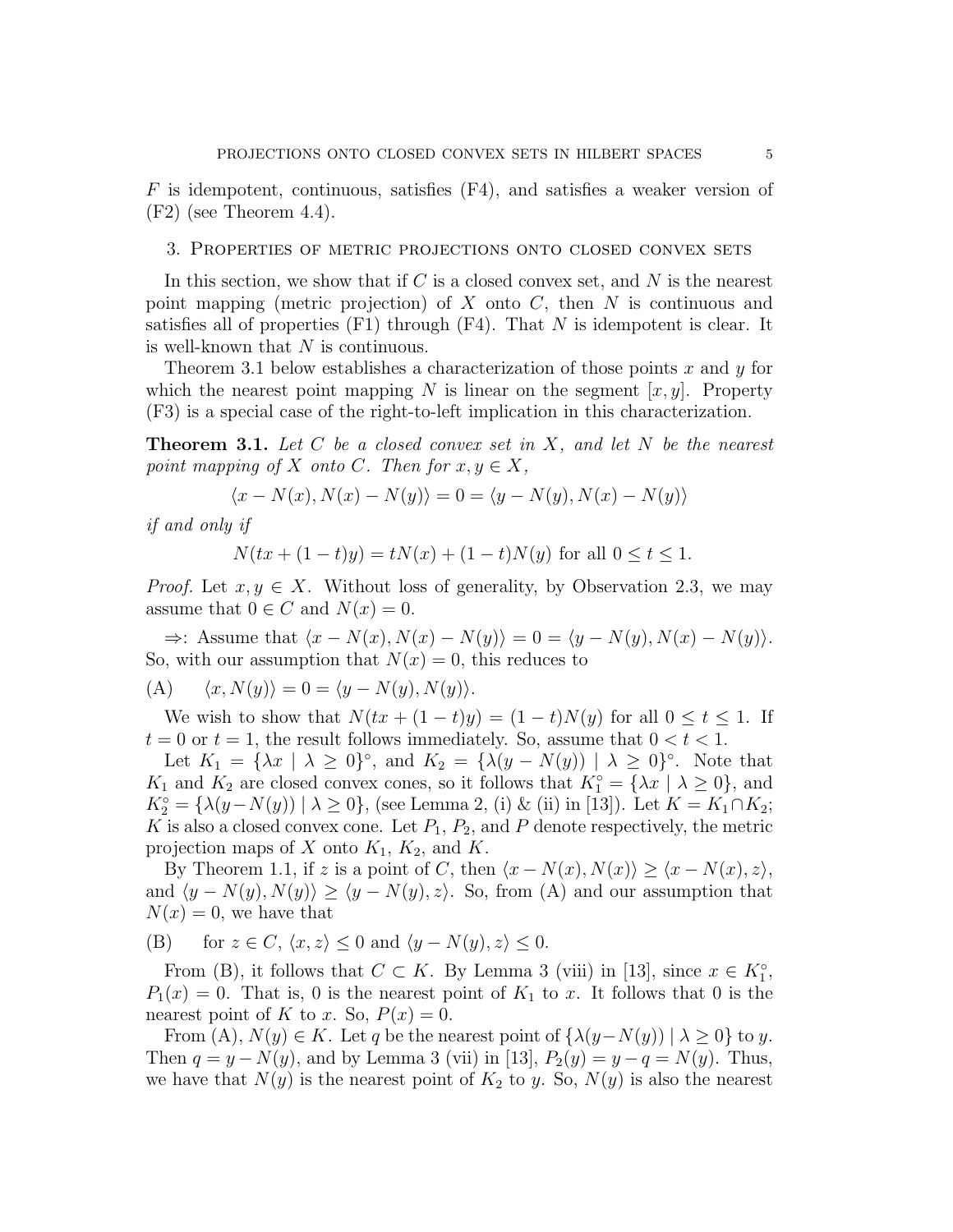point of K to y; that is,  $P(y) = N(y)$ . By  $(A)$ ,  $\langle x, P(y) \rangle = \langle x, N(y) \rangle = 0$ ; and since  $P(x) = 0$ , we also have that  $\langle P(x), P(y) \rangle = 0 = \langle P(x), y \rangle$ .

Recall that t has been chosen with  $0 < t < 1$ . Since K is a closed convex cone, P is the projection mapping onto K, and  $P(x) = 0$ , it follows, from Lemma 3  $(iii)$  in [13], that

$$
P(tx + (1-t)y) = tP(x) + (1-t)P(y) = (1-t)N(y).
$$

We have that the nearest point of K to  $tx + (1-t)y$  is  $(1-t)N(y)$ . Since  $N(x) = 0$ , and C is convex, it follows that  $(1-t)N(y) \in C$ . Recall that  $C \subset K$ . So, it follows that  $(1-t)N(y)$  is the nearest point of C to  $tx + (1-t)y$ . That is,  $N(tx + (1-t)y) = (1-t)N(y)$ .

 $\Leftarrow$ : Suppose x and y are points where  $N(tx + (1-t)y) = tN(x) + (1-t)N(y)$ for all  $0 \le t \le 1$ . Again, we may assume that  $0 \in C$  and  $N(x) = 0$ . So, our assumption is  $N(tx + (1-t)y) = (1-t)N(y)$  for all  $0 \le t \le 1$ . By Theorem 1.1, we have that  $\langle x-N(x), N(x)\rangle \geq \langle x-N(x), N(y)\rangle$  and  $\langle y-N(y), N(y)\rangle \geq$  $\langle y - N(y), N(x) \rangle$ . This gives us that

(C) 
$$
\langle x, N(y) \rangle \le 0
$$
 and  $\langle y - N(y), N(y) \rangle \ge 0$ .

We wish to show that  $\langle x, N(y)\rangle = 0$  and  $\langle y - N(y), N(y)\rangle = 0$ . By Theorem 1.1, for all  $0 \leq s, t \leq 1$ , we have that

$$
\langle tx + (1-t)y - (1-t)N(y), (1-t)N(y) \rangle \ge \langle tx + (1-t)y - (1-t)N(y), sN(y) \rangle.
$$
  
So,

$$
\langle tx + (1-t)(y - N(y)), (1 - (t + s))N(y) \rangle \ge 0.
$$

This gives us that

(D) 
$$
(1-(t+s))(t\langle x, N(y)\rangle + (1-t)\langle y - N(y), N(y)\rangle) \ge 0
$$
 for all  $0 \le s, t \le 1$ .  
\nAssume that  $(x, N(x)) \ne 0$ . It follows from (C) that  $(x, N(x)) \le 0$  and

Assume that  $\langle x, N(y)\rangle \neq 0$ . It follows from (C) that  $\langle x, N(y)\rangle < 0$  and  $\langle y-N(y), N(y)\rangle \geq 0$ . So, there exists a number  $0 < t < 1$  such that  $t\langle x, N(y)\rangle +$  $(1-t\langle y-N(y), N(y)\rangle < 0.$  Let s be chosen so that  $0 < s < 1$  and  $t + s < 1.$ Then  $1 - (t + s) > 0$ , and the expression in (D) must be negative for t and s so chosen, which is a contradiction. Hence,  $\langle x, N(y)\rangle = 0$ .

So, (D) becomes  $(1 - (t + s))(1 - t)\langle y - N(y), N(y) \rangle \ge 0$  for all  $0 \le s, t \le 1$ . Pick any s and t where  $\frac{1}{2} < s, t < 1$ . Then  $1 - (t + s) < 0$ . Since  $(1 - t)/y$  –  $N(y), N(y) \geq 0$ , it follows from (D) that  $\langle y - N(y), N(y) \rangle = 0$ .

Property (F2) follows from Corollary 3.1 below.

**Corollary 3.1.** Let  $C$  be a closed convex set in  $X$ , and let  $N$  be the nearest point mapping of X onto C. For  $x \in X$  and  $y \in C$ , if  $\langle x-N(x), y-N(x) \rangle \geq 0$ , then

$$
N(tx + (1 - t)y) = tN(x) + (1 - t)y
$$
 for all  $0 \le t \le 1$ .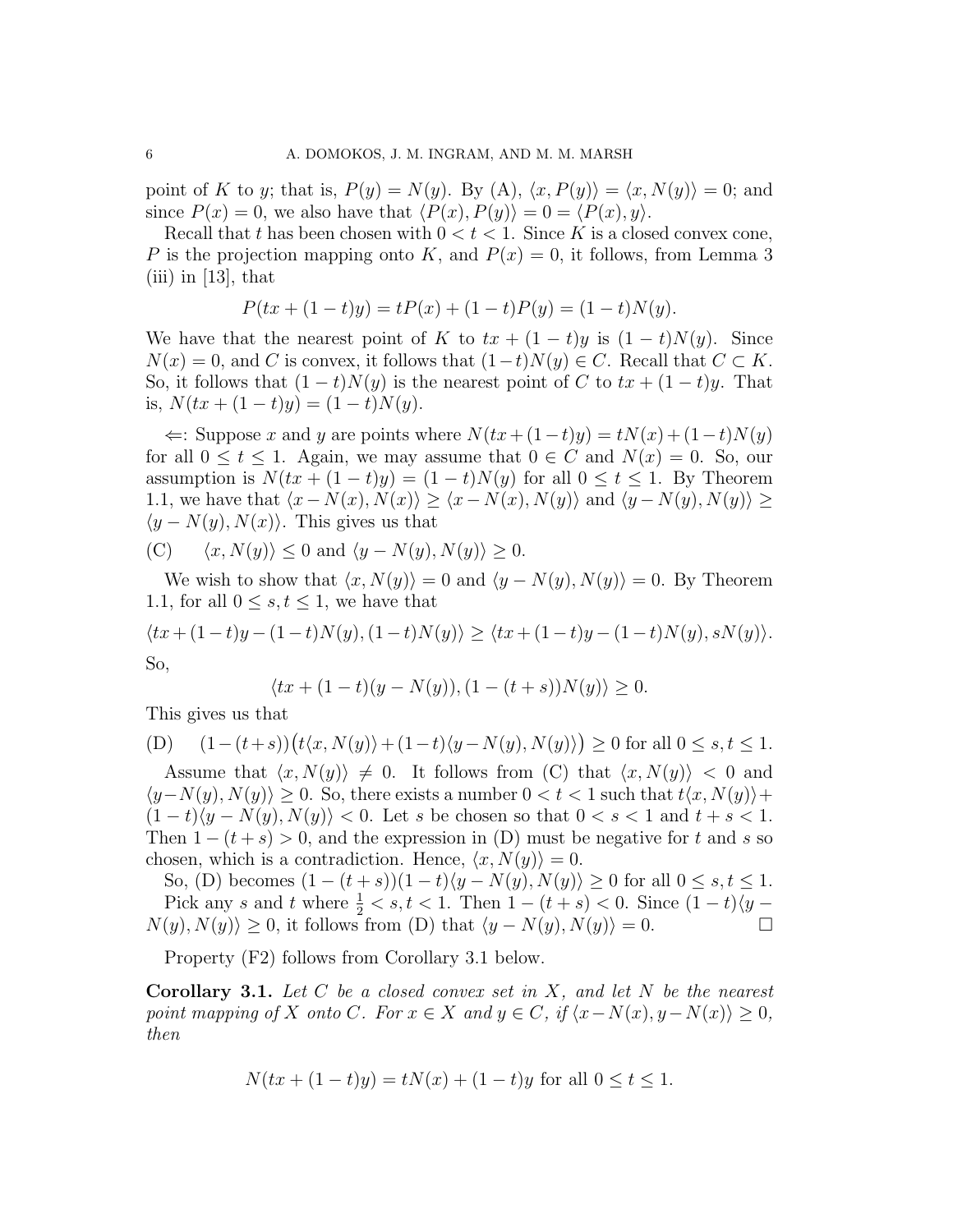*Proof.* Let  $x \in X$  and  $y \in C$  with  $\langle x-N(x), y-N(x) \rangle \geq 0$ . Note that  $y = N(y)$ . By Theorem 1.1,  $\langle x - N(x), y - N(x) \rangle \leq 0$ . So,  $\langle x - N(x), y - N(x) \rangle = 0$ . It follows from Theorem 3.1 that  $N(tx + (1-t)y) = tN(x) + (1-t)y$ .

**Theorem 3.2.** Let C be a closed convex set in X, and let N be the nearest point mapping of X onto C. Then property  $(F4)$  holds.

*Proof.* Let  $x, y \in X$ . Since  $N(y) \in C$ , it follows from Theorem 1.1 that  $\langle x N(x), N(y)-N(x)\leq 0$ . If  $\langle x-N(x), N(y)-N(x)\rangle = 0$ , then we choose  $s=1$ , and we are done. So, we assume that  $\langle x - N(x), N(y) - N(x) \rangle < 0$ . Similarly, we may assume that  $\langle y - N(y), N(y) - N(x) \rangle > 0$ . Since N is continuous, the function  $\alpha: [0, 1] \to \mathbb{R}$ , given by  $\alpha(t) = \langle tx + (1-t)y - N(tx + (1-t)y), N(y) N(x)$  is continuous. Since  $\alpha(0) > 0$  and  $\alpha(1) < 0$ , there exists s with  $0 \leq s \leq 1$ such that  $\alpha(s) = 0$ . So, (F4) holds.

#### 4. Characterizations

The first two theorems of this section give sufficient conditions for a mapping F with a closed image set to be a nearest point mapping onto a closed convex set. Together with results from Section 3, this establishes two characterizations of such mappings. One additional characterization is obtained by assuming continuity of the mapping and relaxing property (F2).

**Theorem 4.1.** Let  $F: X \to X$  be a mapping with closed image set  $C = F(X)$ , and suppose that F satisfies properties  $(F1)$ ,  $(F2)$ , and  $(F4)$ . Then C and F have the following properties.

(i) C is the set of fixed points of  $F$ .

(ii) If  $x \in X \setminus C$ , then  $F(x) \in \text{bd } C$ .

 $(iii)$  C is convex.

 $(iv)$  F is the metric projection of X onto C.

*Proof.* Property  $(i)$  follows from the idempotency of F.

For (ii), let  $x \in X \setminus C$ . By (i),  $x \neq F(x)$ . Now,  $F(x) \in C$  and  $\langle x F(x), F(x) - F(x) = 0$ . So, applying property (F2), we get that, for all  $0 \leq$  $t \le 1, F(tx+(1-t)F(x)) = tF(x)+(1-t)F(x) = F(x)$ . This equality implies that the only fixed point of F in the segment  $[x, F(x)]$  is  $F(x)$ . It follows that  $F(x) \in \text{bd } C.$ 

For (iii), suppose that C is not convex. Let  $y, z \in C$  with the open segment from y to z contained in  $X \setminus C$ . Let x be a point of the open segment from y to z. Suppose that  $F(x)$  is collinear with y and z, and suppose, without loss of generality, that  $F(x)$  belongs to the half-line starting at x and containing y. Then  $\langle x - F(x), z - F(x) \rangle > 0$ . So, by (F2), for all  $0 \le t \le 1$ ,  $F(tx+(1-t)z) =$  $tF(x) + (1-t)F(z) = tF(x) + (1-t)z$ . But this equality implies that all points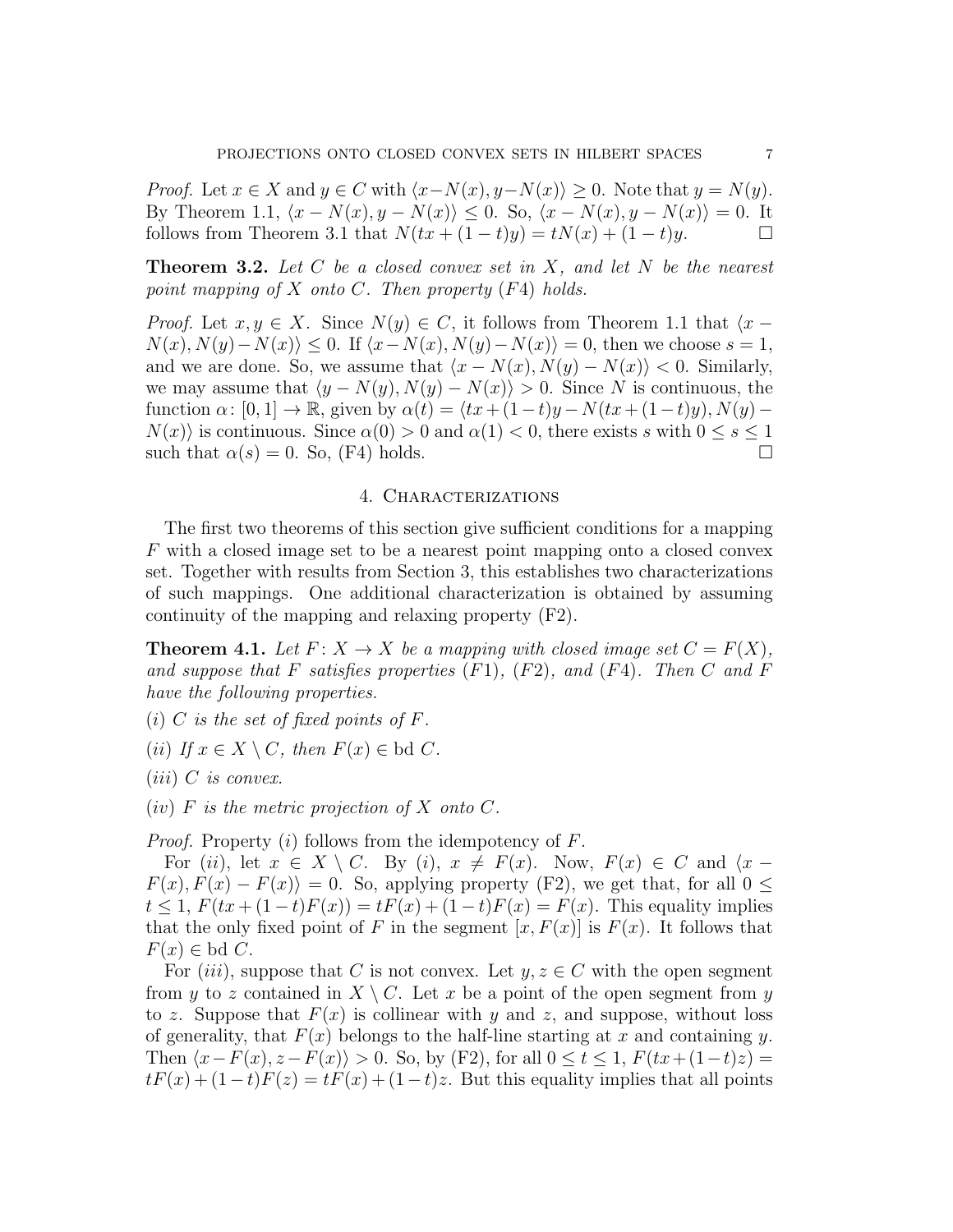in  $[F(x), z]$  are in C, contradicting our choice of y and z. We point out that, under our assumption that C is not convex, we only needed property  $(F2)$  to get that  $F(x)$  is not collinear with y and z. We will need both properties (F2) and (F4) to reach a contradiction, and establish the convexity of C.

Since  $F(x)$  is not collinear with y and z, inside the triangle formed by the points y, z, and  $F(x)$ , one of the angles  $\angle zF(x)x$  or  $\angle yF(x)x$  must be acute. Assume, without loss of generality, that  $\angle yF(x)x$  is acute. Then  $\langle x-F(x), y-\rangle$  $F(x) > 0$ , giving us, by (F2), that F is linear on [x, y]. So, for all  $0 < t \le 1$ , we get that

$$
\langle tx + (1-t)y - F(tx + (1-t)y), F(y) - F(x) \rangle = t \langle x - F(x), y - F(x) \rangle > 0.
$$

But then, by choosing  $w=\frac{1}{2}$  $rac{1}{2}y + \frac{1}{2}$  $\frac{1}{2}x$ , we violate property (F4) for the points w and  $x$ , giving us a contradiction. Hence,  $C$  is convex.

To establish  $(iv)$ , we also need both properties (F2) and (F4). Let  $P: X \to C$ be the metric projection mapping onto C. Let x be in  $X \setminus C$ , and consider the points x,  $F(x)$ , and  $P(x)$ . Note that  $F(P(x)) = P(x)$  and  $P(F(x)) =$  $F(x)$  since  $P(x), F(x) \in C$ . By Theorem 1.1,  $\langle x - P(x), P(x) - F(x) \rangle \geq 0$ . Clearly, we have that  $\langle P(x) - F(x), P(x) - F(x)\rangle \geq 0$ ; so adding these two inequalities, we get that  $\langle x-F(x), P(x)-F(x)\rangle \geq 0$ . Hence, by property (F2),  $F(tx+(1-t)P(x)) = tF(x) + (1-t)P(x)$  for all  $0 \le t \le 1$ .

Let  $y=\frac{1}{2}$  $rac{1}{2}x + \frac{1}{2}$  $\frac{1}{2}P(x)$ . We have that  $F(y) = \frac{1}{2}F(x) + \frac{1}{2}P(x)$ . By property (F4), there exists a number s with  $0 \leq s \leq 1$  such that  $\langle sx + (1-s)y F(sx + (1-s)y)$ ,  $F(y) - F(x) = 0$ . Substituting, in this equation for y and  $F(y)$ , using the linearity of F between x and  $P(x)$ , and reducing, we get that 1  $\frac{1}{4}(s+1)\langle x - F(x), P(x) - F(x)\rangle = 0.$  Hence,  $\langle x - F(x), P(x) - F(x)\rangle = 0.$ It follows that  $||x - F(x)||^2 + ||P(x) - F(x)||^2 = ||x - P(x)||^2$ . From this, and recalling that P is the metric projection mapping, we have that  $||x - F(x)|| \le$  $||x - P(x)|| \le ||x - F(x)||$ . So,  $F(x) = P(x)$ .

 $\Box$ 

**Theorem 4.2.** Let  $F: X \to X$  be a mapping with closed image set  $C = F(X)$ , and suppose that F satisfies properties  $(F1)$ ,  $(F2)$ , and  $(F3)$ . Then C and F have the following properties.

- (i) C is the set of fixed points of  $F$ .
- (ii) If  $x \in X \setminus C$ , then  $F(x) \in \text{bd } C$ .
- $(iii)$  C is convex.
- $(iv)$  F is the metric projection of X onto C.

*Proof.* As in the proof of Theorem 4.1, properties (F1) and (F2) give us that F satisfies properties  $(i)$  and  $(ii)$ .

For  $(iii)$ , assume that C is not convex, and choose points y, z, and x as in the proof of Theorem 4.1. Again, we get that  $F(x)$  is not collinear with y and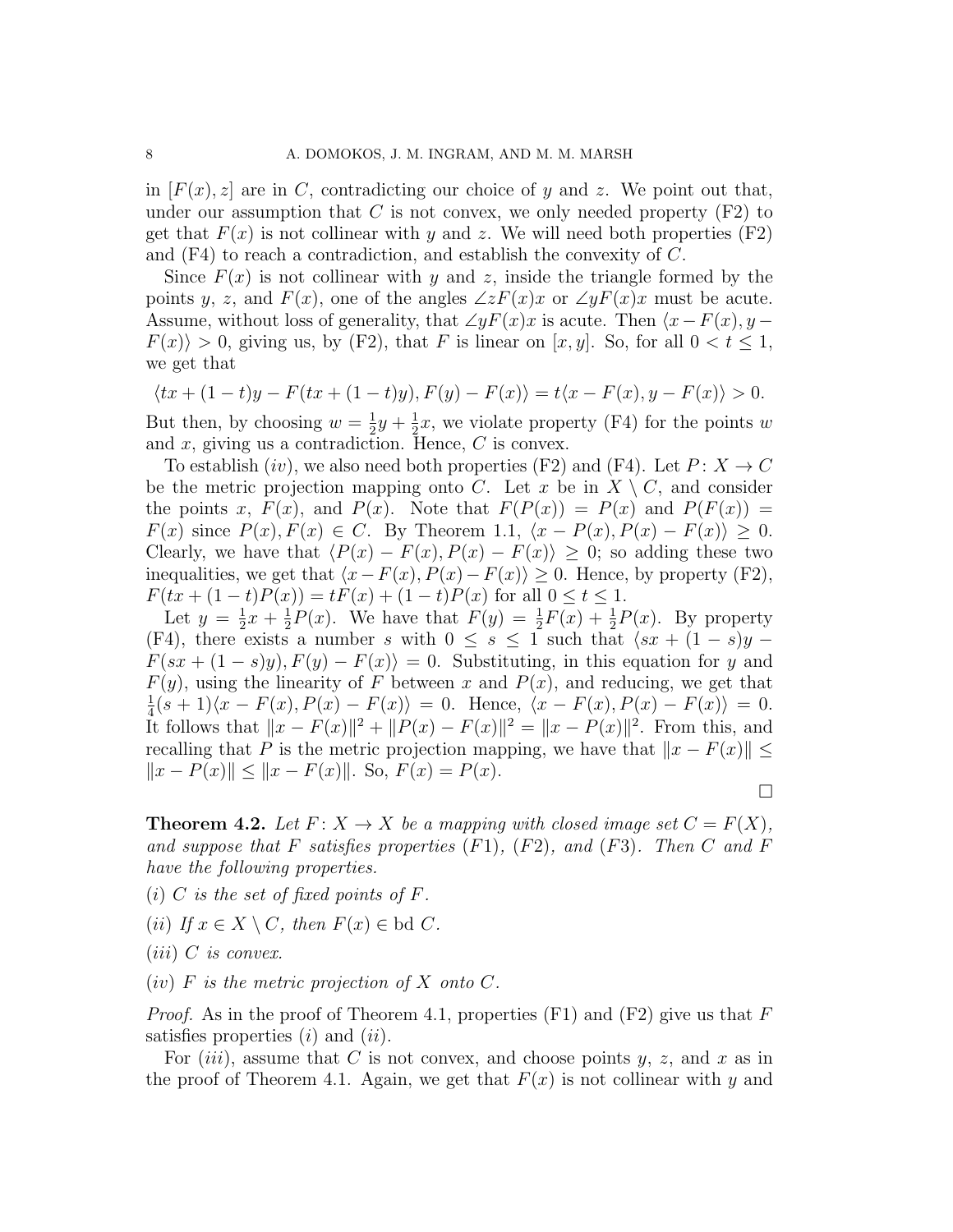z, and as in the proof of Theorem 4.1, we assume that  $\angle yF(x)x$  is acute. Then  $\langle x - F(x), y - F(x) \rangle > 0$ , giving us, by (F2), that F is linear on [x, y]. Since  $x, y \in \overline{X \setminus C}$ , it follows from property (F3) that  $\langle x-F(x), y-F(x)\rangle = 0$ , which is a contradiction. So, C is convex.

For  $(iv)$ , let  $P: X \rightarrow C$  be the metric projection mapping onto C. Let  $x \in X \setminus C$ , and consider the points x,  $F(x)$ , and  $P(x)$ . Similarly, as in the proof of Theorem 4.1, we get that  $\langle x - F(x), P(x) - F(x) \rangle \geq 0$ . Hence, by property (F2),  $F(tx + (1-t)P(x)) = tF(x) + (1-t)P(x)$  for  $0 \le t \le 1$ . Since  $P(x) \in \text{bd } C$ , it follows that  $\langle x - F(x), P(x) - F(x) \rangle = 0$ , for otherwise, we violate property (F3). By Theorem 1.1,  $\langle x - P(x), F(x) - P(x) \rangle \leq 0$ . So, 0 ≥  $\langle x-P(x), F(x)-P(x)\rangle-\langle x-F(x), F(x)-P(x)\rangle = \langle F(x)-P(x), F(x)-P(x)\rangle.$ It follows that  $||F(x) - P(x)|| = 0$ , and therefore  $F(x) = P(x)$ .  $\Box$ 

Theorem 4.3 below follows from Corollary 3.1 and Theorems 3.1, 3.2, 4.1, and 4.2. It provides two generalizations of Theorem 1.4, where  $C = F(X)$  is a closed convex cone, to C being a closed convex set.

**Theorem 4.3.** Let  $F: X \to X$  be a mapping with closed image set  $C = F(X)$ . Then C is a closed convex set and F is the metric projection of X onto C if and only if F satisfies properties  $(F1)$ ,  $(F2)$ , and one of properties  $(F3)$  or  $(F4)$ .

As the reader probably noticed, in Theorems 4.1, 4.2, and 4.3, we didn't assume continuity of  $F$ . However, all mappings in the examples in upcoming Section 5 are continuous. It would be of interest to know if, assuming the continuity of  $F$ , there is a weaker version of  $(F2)$  that could be used to obtain a result analogous to Theorem 4.1. We provide a weaker version of (F2) below that answers this question, providing a third characterization for a mapping to be the metric projection onto a closed convex set.

(F2'). If  $x \in X \setminus C$ ,  $y \in$  bd  $C$ ,  $[x, y] \cap C = \{y\}$ , and  $\langle x - F(x), y - F(x) \rangle > 0$ , then for all  $0 \le t \le 1$ ,  $F(tx+(1-t)y)$  belongs to the convex hull of  $\{x, F(x), y\}$ .

Theorem 4.4 below gives a generalization of Corollary 1 in [13] from closed convex cones to closed convex sets.

**Theorem 4.4.** Let  $F: X \rightarrow X$  be a continuous mapping with image set C. Then C is closed and convex, and F is the metric projection of X onto C if and only if  $F$  satisfies properties  $(F1)$ ,  $(F2')$ , and  $(F4)$ .

*Proof.* The necessity of properties  $(F1)$ ,  $(F2')$ , and  $(F4)$  has been shown in Section 3. We establish sufficiency.

Observe first that the set  $C$  is closed, as the fixed point set of a continuous mapping.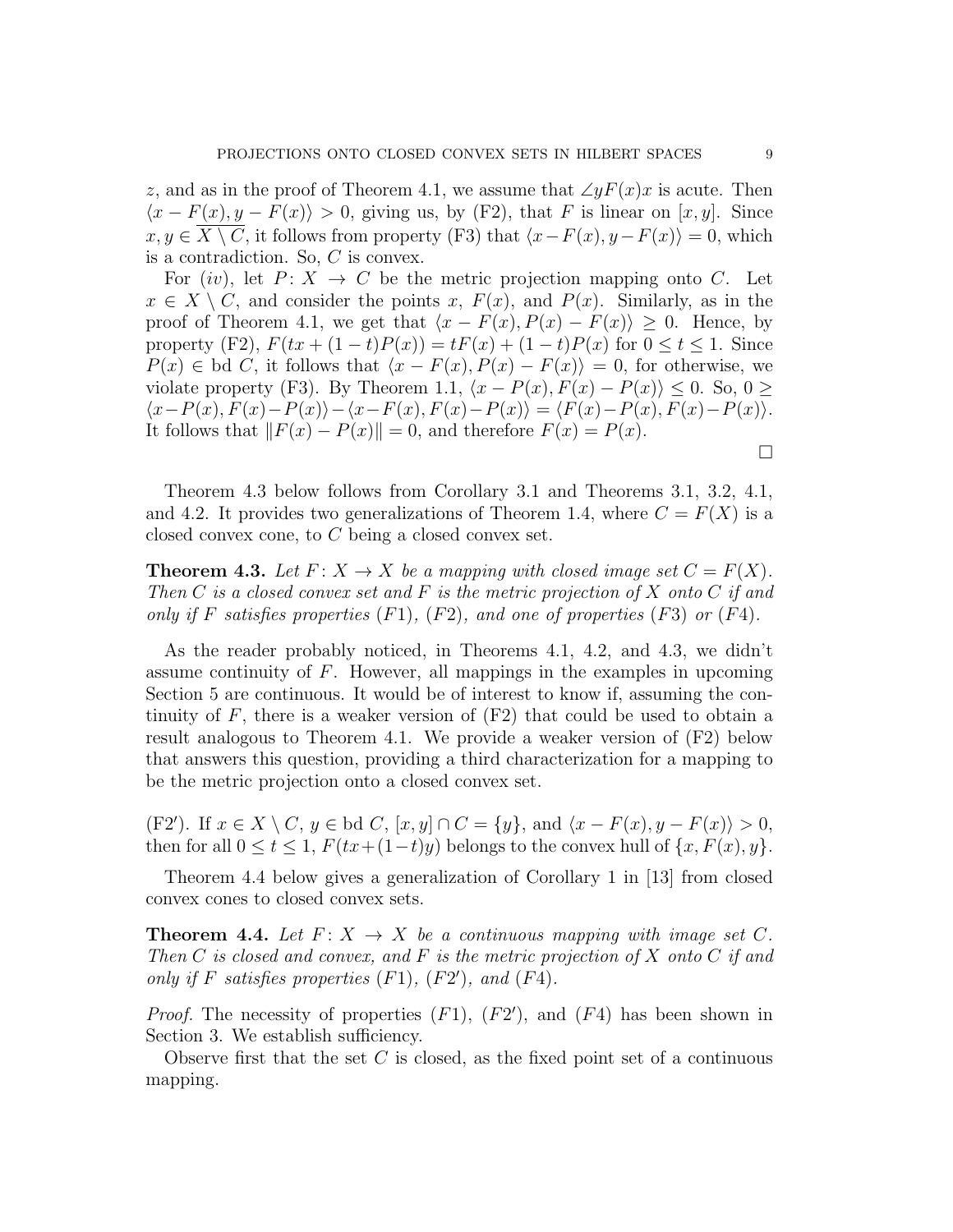Notice that for any  $x \in X \setminus C$  we have that  $F(x) \in \text{bd } C$ . If not, then there exists an  $x \in X \setminus C$  such that  $F(x)$  belongs to the interior of C. By the continuity of F, there exists open balls U and V such that  $x \in U$ ,  $F(x) \in V$ ,  $U \subset X \setminus C$  and  $F(U) \subset V \subset C$ . Also, there exist a  $y \in [x, F(x)] \cap$  bd C such that  $y \notin U \cup V$ , and y is the closest such point to x. We apply property  $(F2')$ for x and y, and find that for all  $u \in [x, F(x)] \cap U$ , we have  $F(u) \in [x, F(x)] \cap V$ . This contradicts (F4).

Assume that C is not convex. Then there exists  $y, z \in C$  such that  $[y, z] \cap C =$  $\{y, z\}$ . By the continuity of F, there exists  $x \in [y, z]$  such that  $F(x)$  is neither y nor z. Then  $x \notin C$  and we consider two cases.

If  $F(x)$  is collinear with y and z, then we can assume that  $F(x)$  belongs to the half-line starting at x and containing y. Applying property  $(F2')$  for x and  $y$ , as before, we get a contradiction to  $(F4)$ .

If  $F(x)$  is not collinear with y and z. Inside the triangle with vertices y,  $F(x)$ , and z, one of the angles  $\angle zF(x)x$  and  $\angle xF(x)y$  must be acute. Assume that  $\angle x F(x)y$  is acute. Then  $\langle x - F(x), y - F(x) \rangle = a > 0$ . By the continuity of F, we can choose an open ball U with  $x \in U$  such that  $\overline{U} \subset X \setminus C$ ,

(1) 
$$
\langle u - F(u), y - F(x) \rangle \ge \frac{a}{2} > 0
$$
, for all  $u \in \overline{U}$ ,

(2) 
$$
\langle u - F(u), y - F(u) \rangle \ge \frac{a}{2} > 0
$$
, for all  $u \in \overline{U}$ ,

and

(3) 
$$
\langle u - F(u), F(u) - F(x) \rangle > 0, \text{ for all } u \in \overline{U} \cap [x, y].
$$

Let  $x_1$  be the intersection of  $[x, y]$  with the boundary of U. By property  $(F2')$ , for each  $u \in [x, x_1]$ ,  $F(u)$  belongs to the closed convex hull of  $\{x, F(x), y\}$ . Also, for each  $u \in [x, x_1]$ , since  $x_1 \in [u, y]$ , it follows from  $(F2')$  and  $(2)$  that  $F(x_1)$ belongs to the closed convex hull of  $\{u, F(u), y\}$ . Therefore, the angle made by the vectors  $u - F(u)$  and  $F(x_1) - F(u)$  is smaller than the angle made by  $u - F(u)$  and  $y - F(u)$ , and hence

(4) 
$$
\langle u - F(u), F(x_1) - F(u) \rangle > 0.
$$

Adding the inequalities (3) and (4) implies that for all  $u \in [x, x_1]$  we have

(5) 
$$
\langle u - F(u), F(x_1) - F(x) \rangle > 0,
$$

which contradicts property  $(F4)$  for the points x and  $x_1$ . Hence, C is convex.

Assume that F is not the nearest point mapping. Then, by Theorem 1.1, there exists  $x \in X \setminus C$  and  $y \in C$  such that  $\langle x - F(x), y - F(x) \rangle = a > 0$ . Without loss of generality, we assume that y belongs to the boundary of  $C$ , and  $[x, y] \cap C = \{y\}$ . By the continuity of F, we can choose an open ball W containing x with properties analogous to  $(1)$ ,  $(2)$  and  $(3)$  above. Choosing  $x_1 = [x, y] \cap \text{bd } W$  gives us, as before, that for all  $u \in [x_1, x]$  inequality (5)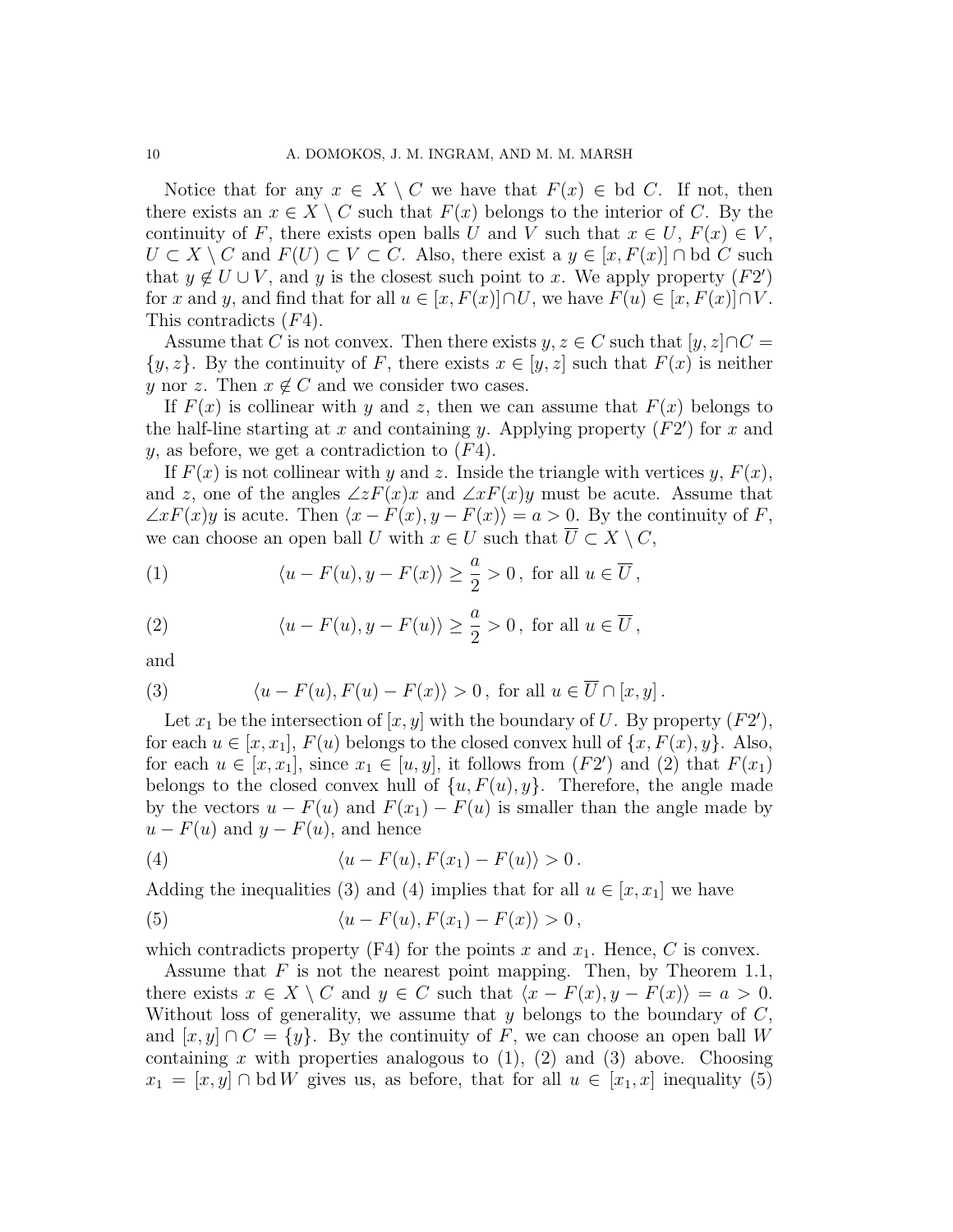holds, which contradicts property  $(F4)$  for the points x and  $x_1$ . Therefore, we conclude that F is the metric projection onto C.  $\Box$ 

### 5. Examples

The following examples show that properties  $(F1)$ ,  $(F2)$ , and one of  $(F3)$ or (F4) are necessary in the characterization of metric projections onto closed convex sets, in the sense that the omission of any one of the properties yields an example of a retraction onto a closed convex set that is not the metric projection mapping.

**Example 5.1.** A mapping  $F: X \rightarrow X$  can have a closed convex image, and satisfy properties  $(F1)$  and  $(F3)$ , yet not be the nearest point mapping onto its image.

*Proof.* Let C be the closed convex set in  $\mathbb{R}^2$  whose boundary is the ellipse  $E = \{(s,t) | s^2 + 4t^2 = 4\}$ . Let F be radial projection of  $\mathbb{R}^2$  onto E for points  $(s, t)$  where  $s^2 + 4t^2 > 4$ ; and let F be the identity map on C. Specifically, for points  $(s, t)$  where  $s^2 + 4t^2 > 4$ , let

$$
F(s,t) = \frac{2}{\sqrt{s^2 + 4t^2}}(s,t).
$$

It is easy to see that F is idempotent, that  $C = F(X)$  is closed and convex, and that  $F$  is not the metric projection mapping onto  $C$ .

To see that F satisfies property (F3), we let x and y be points of  $\overline{X \setminus C}$ . If either both x and y are in C or  $F(x) = F(y)$ , then clearly (F3) holds.

Suppose that  $x \notin C$ , and that x and y lie on the same line through the origin with  $F(x) = -F(y)$ . Then  $\langle x - F(x), F(y) - F(x) \rangle = \langle x - F(x), -2F(x) \rangle \neq 0$ . Choose  $0 \le t \le 1$ , where  $tx + (1-t)y = F(x)$ . Then  $F(tx + (1-t)y) = F(x)$ , and  $tF(x) + (1-t)F(y) = tF(x) - (1-t)F(x) = (2t-1)F(x)$ . So, if these points are the same point, we must have that  $t = 1$ , giving that  $x = F(x)$ ; in which case  $x \in C$ , a contradiction. So, property (F3) holds in this case.

Lastly, suppose that  $x \notin C$ , and that  $F(x)$  and  $F(y)$  are on the ellipse E, but not on the same line through the origin. Since the open segment from  $F(x)$  to  $F(y)$  lies in the interior of C, and part of the open segment from x to y lies in the complement of C, it is not the case that  $F(tx+(1-t)y)=tF(x)+(1-t)F(y)$ for all  $0 \le t \le 1$ .

Next we observe that neither property (F4) nor (F2) is satisfied.

To see that property (F4) is not satisfied, we pick the points  $x = (2, \mathbb{R})$ √ 3) and  $y = (4, 0)$ , and will observe that for no point z between x and y is  $z - F(z)$ orthogonal to  $F(x) - F(y)$ . Now,  $F(2,$  $^{\circ}$  $(3) = (1,$  $\frac{6}{\sqrt{3}}$  $\frac{\sqrt{3}}{2}$  and  $F(4,0) = (2,0)$ . The slope of the line segment from (1,  $\sqrt{3}$  $\frac{\sqrt{3}}{2}$ ) to  $(2,0)$  is - $\sqrt{3}$ from  $(1, \frac{\sqrt{3}}{2})$  to  $(2, 0)$  is  $-\frac{\sqrt{3}}{2}$ . Suppose there is a point  $z=(s,\frac{2}{\sqrt{2}})$  $\frac{1}{3}s$ ) and  $z = t(2,\sqrt{3}) + (1-t)(4,0)$  for some number t. Equating the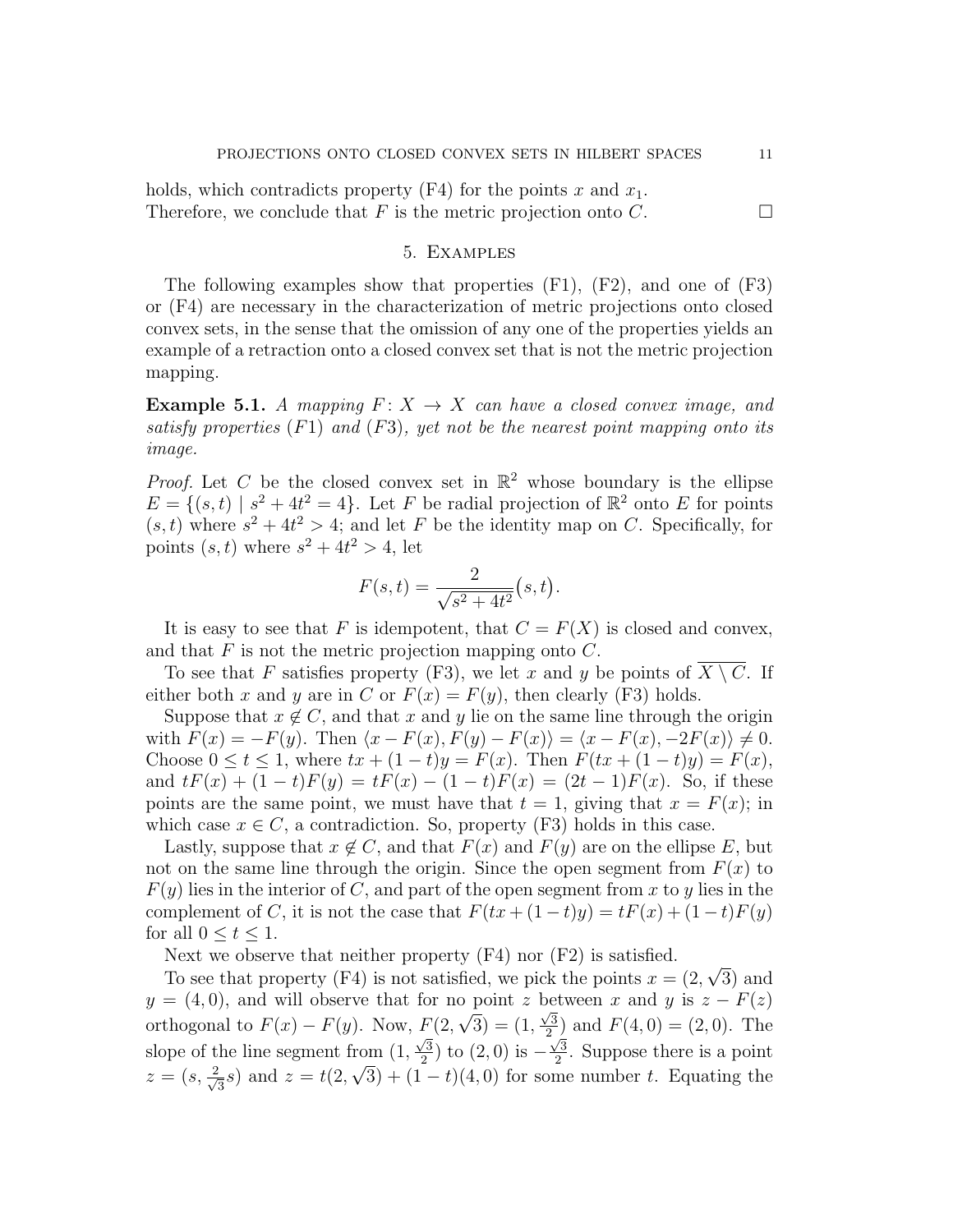two, and simplifying, we get that  $t=\frac{8}{7}$  $\frac{8}{7}$ . So, no z between x and y can satisfy the orthogonal relation in property (F4). √

To see that property (F2) is not satisfied, we pick the points  $x = (2, \dots, x)$ 3) and  $y = F(y) = (2, 0)$ . We observe that  $\langle x - F(x), y - F(x) \rangle \geq 0$ ; specifically,  $\langle (2,$ √  $(3) - (1,$  $\sqrt{3}$  $\frac{\sqrt{3}}{2}$ ),  $(2,0) - (1,$  $\sqrt{3}$  $\langle \frac{2}{2} \rangle$  =  $\frac{1}{4} \geq 0$ . But clearly F does not project the segment  $[x, y]$  linearly onto the segment  $[F(x), F(y)]$ .

**Example 5.2.** A mapping  $F: X \to X$  can have a closed convex image, and satisfy properties  $(F1)$  and  $(F2)$ , yet not be the nearest point mapping onto its image.

*Proof.* Let C be the closed convex cone in  $\mathbb{R}^2$  given by  $C = \{(c, 0) | c \ge 0\}$ . Let  $F: \mathbb{R}^2 \to \mathbb{R}^2$  be defined as follows.

$$
F(s,t) = \begin{cases} (0,0) & \text{if } s \le 0 \text{ and } -s \ge t \\ (s,0) & \text{if } s \ge 0 \text{ and } t \le 0 \\ (s+t,0) & \text{if } t \ge \max\{0,-s\}. \end{cases}
$$

Note that  $F$  is the identity mapping on  $C$ . It is clear that  $F$  is idempotent, that  $C = F(X)$  is closed and convex, and that F is not the metric projection mapping onto  $C$ .

To see that F satisfies property  $(F2)$ , we consider points in the three regions over which  $F$  has different rules.

Suppose that  $y \in C$  and x is a point in the first region over which F is defined. Let  $x = (s, t)$  with  $s < 0, t \leq -s$ , and let  $y = (c, 0) \in C$ . We note that  $\langle (s, t) - F(s, t), (c, 0) - F(s, t) \rangle = \langle (s, t), (c, 0) \rangle = cs < 0.$  So, property (F2) holds by default for each such pair of points.

For points in the remaining two domain regions of  $F$ , we observe that these two regions are convex and contain  $C$ . Also, by definition,  $F$  is linear on these regions. It follows that  $F$  is linear on each segment lying in these regions. So,  $F$  satisfies property (F2).

Letting  $x = (0, 1)$  and  $y = (1, 1)$ , it is easy to see that neither property (F3) nor (F4) is satisfied by F.

**Example 5.3.** A mapping  $F: X \rightarrow X$  can have a closed convex image, and satisfy properties  $(F1)$  and  $(F4)$ , yet not be the nearest point mapping onto its image.

Proof. Consider

$$
C = \left\{ (s, t) \in \mathbb{R}^2 \mid \frac{s^2}{2} + t^2 \le 1 \right\}.
$$

The boundary of  $C$  is the ellipse with parametric equations √

$$
s = \sqrt{2}\cos v, t = \sin v,
$$

which is the member of the orthogonal curvilinear coordinate system

 $s = \cosh u \cos v$ ,  $t = \sinh u \sin v$ ,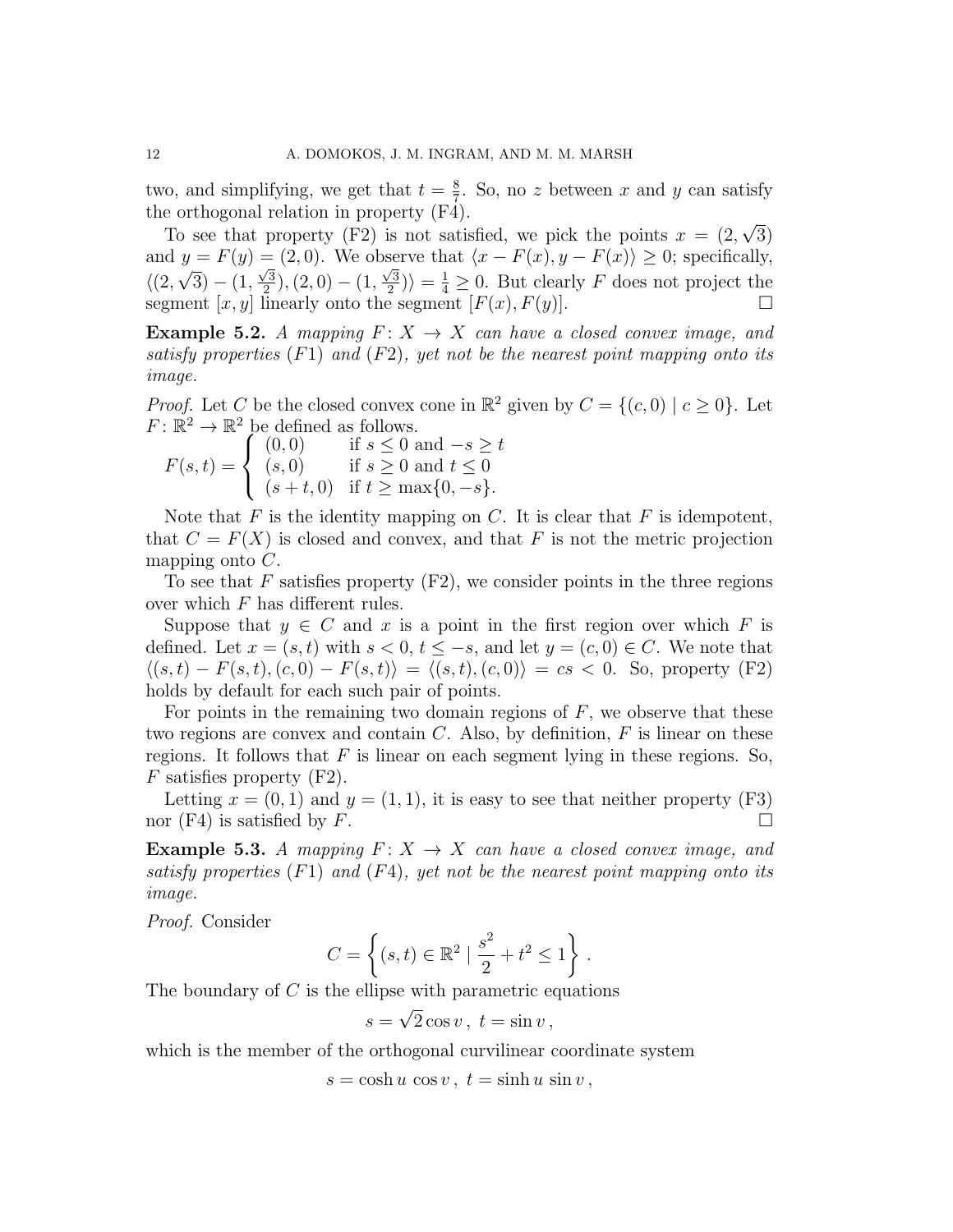corresponding to  $u = a$ , where  $\cosh a =$ √ 2 and  $\sinh a = 1$ . We define the mapping  $F : \mathbb{R}^2 \to C$  as follows.

$$
F(s,t) = \begin{cases} (s,t) & \text{if } (s,t) \in C \\ (\frac{\sqrt{2}s}{|s|},0) & \text{if } t = 0 \text{ and } |s| > \sqrt{2} \\ (0, \frac{t}{|t|}) & \text{if } s = 0 \text{ and } |t| > 1 \\ (\sqrt{2}\cos v, \sin v) & \text{if } (s,t) \notin C, s \neq 0, t \neq 0, \\ s = \cosh u \cos v, \text{ and } t = \sinh u \sin v. \end{cases}
$$

It is clear that  $F$  is continuous and idempotent, but not the metric projection mapping onto C. To show that F satisfies property  $(F4)$ , we consider  $F(x)$ and  $F(y)$  on the ellipse and in the first quadrant. The computations for the other cases are similar. Let  $0 < v_1 < v_2 < \frac{\pi}{2}$ it. The computations for the<br>  $\frac{\pi}{2}$ ,  $F(x) = (\sqrt{2} \cos v_1, \sin v_1),$ F(y) =  $(\sqrt{2} \cos v_2, \sin v_2)$ . Then there exists  $v_3$  such that  $v_1 < v_3 < v_2$  and  $v_1 \leq v_3 < v_3$  $t(y) = (\sqrt{2} \cos v_2, \sin v_2)$ . Then there exists  $v_3$  such that  $v_1 < v_3 < v_2$  and the tangent line at the point  $(\sqrt{2} \cos v_3, \sin v_3)$  to the boundary of C is parallel to  $F(x) - F(y)$ . Then the normal line at the same point is perpendicular to  $F(x) - F(y)$ , which means √

$$
\langle (\cos v_3, \sqrt{2} \sin v_3), F(x) - F(y) \rangle = 0.
$$

Consider  $v_4$  such that  $v_3 < v_4 < v_2$ , and

$$
\frac{\sin v_3}{\cos v_3} < \frac{\sin v_4}{\cos v_4} < \frac{\sqrt{2}\sin v_3}{\cos v_3}
$$

.

Consider the function  $f : [a, +\infty) \to \mathbb{R}$  defined as follows.

$$
f(u) = \begin{cases} \frac{\sqrt{2}\sin v_4}{\cos v_4} & \text{if } u = a \\ \frac{(\sinh u - 1)\sin v_4}{(\cosh u - \sqrt{2})\cos v_4} & \text{if } u > a. \end{cases}
$$

It is easy to see that  $f$  is continuous and decreasing. From the inequalities above, we get that √ √

$$
f(a) > \frac{\sqrt{2} \sin v_3}{\cos v_3}
$$
 and  $\lim_{u \to +\infty} f(u) = \frac{\sin v_4}{\cos v_4} < \frac{\sqrt{2} \sin v_3}{\cos v_3}$ .

Therefore, there exists  $u_1 > a$  such that

$$
f(u_1) = \frac{\sqrt{2}\sin v_3}{\cos v_3}.
$$

The point z satisfying the orthogonal property in property  $(F4)$  can be given as

 $z = (\cosh u_1 \cos v_4), \sinh u_1 \sin v_4).$ 

It is clear that F doesn't satisfy property  $(F2)$ , since F is not linear on the segment [x,  $F(x)$ ] when  $x \notin C$ .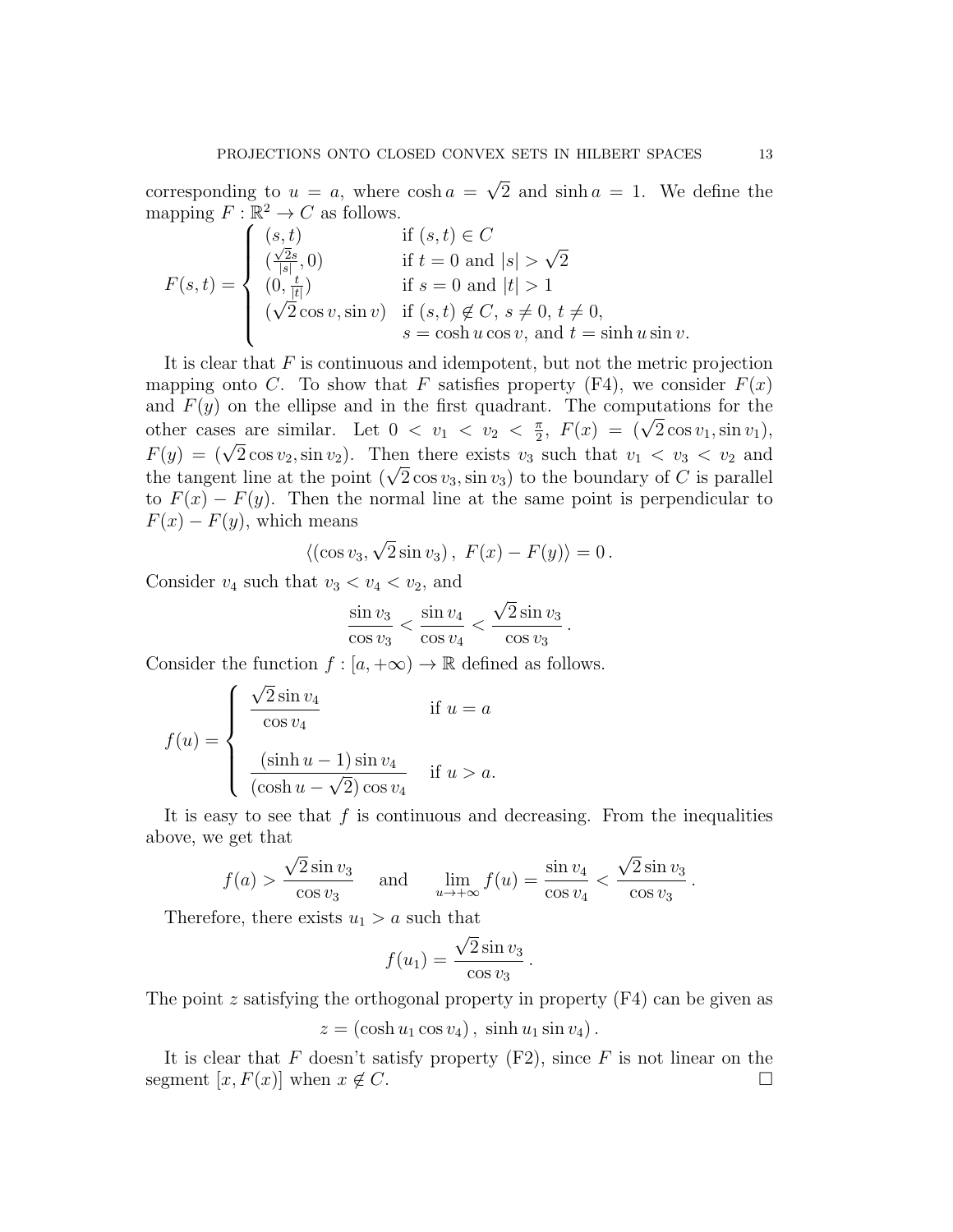## **REFERENCES**

- [1] E. Asplund, Chebyšev sets in Hilbert space, *Trans. Amer. Math. Soc.* **144** (1969), 235-240.
- [2] V. S. Balaganski<sup>i</sup> and L. P. Vlasov, The problem of the convexity of Chebyshev sets (Russian), Uspekhi Mat. Nauk. 51 (1996), #6 (312), 125-188; translation in Russian Math. Surveys 51 (1996), #6, 1127-1190.
- [3] M. Berger, Convexity, Amer. Math. Monthly 97 (1990), #8, Special Geometric Issue, 650-678.
- [4] W. Cheney and A. A. Goldstein, Proximity maps for convex sets, Proc. Amer. Math. Soc. **10** (1959), 448-450.
- [5] F. Deutsch, Best Approximation in Inner Product Spaces, CMS Books in Mathematics 7, Springer, New York, 2001.
- [6] A. Domokos and M. M. Marsh, Projections onto cones in Banach Spaces, to appear in Fixed Point Theory.
- [7] R. E. Edwards, Functional Analysis, Holt, Rinehart & Winston, New York, 1965.
- [8] N. V. Efimov and S. B. Stečkin, Chebyshev sets in Banach spaces, *Dokl. Akad. Nauk.* SSSR 121 (1958), 582-585.
- [9] N. V. Efimov and S. B. Stečkin, Some properties of Chebyshev sets, *Dokl. Akad. Nauk.* SSSR 118 (1958), 17-19.
- [10] H. G. Eggleston, *Convexity*, Cambridge University Press, New York, 1958.
- [11] K. Fan, Convex sets and their applications, Lecture Notes, Argonne National Laboratory, Illinois, 1959.
- [12] B. Grünbaum and V. Klee, Convexity and Applications (L. Durst, ed.), Proc. CUPM Geometry Conference, Santa Barbara, 1967, MAA Committee on the Undergraduate Program in Math. Berkeley, 1967.
- [13] J. M. Ingram and M. M. Marsh, Projections onto convex cones in Hilbert spaces, J. Approx. Theory 64 (1991),  $\#$  3, 343-350.
- [14] G. G. Johnson, A nonconvex set which has the unique nearest point property, J. Approx. Theory 51  $(1987)$ , #4, 289-332.
- [15] V. L. Klee, Jr., A characterization of convex sets, Amer. Math. Monthly 56 (1949), 247-249.
- [16] V. L. Klee, Jr., Convexity of Chebyshev sets, Math. Annals 142 (1961), 292-304.
- [17] R. Larsen, *Functional Analysis*, Marcel Decker, New York, 1973.
- [18] S. R. Lay, *Convex Sets and Their Applications*, Dover Books, 2007.
- [19] T. S. Motzkin, Sur quelques propriétés caractéristiques des ensembles bornés non convexes, Rend. R. Accad. Lincei Cl. Sci. Fis. Mat. Nat. 21 (1935), 773-779.
- [20] R. R. Phelps, Convex sets and nearest points, Proc. Amer. Math. Soc. 8 (1957), 790-797.
- [21] R. R. Phelps, Convex sets and nearest points II, Proc. Amer. Math. Soc. 9 (1958), 867- 873.
- [22] I. Singer, Best Approximation in Normed Linear Spaces by Elements of Linear Subspaces, Springer Verlag, Berlin, 1970.
- [23] F. A. Valentine, Convex Sets, McGraw-Hill, New York, 1970, 94-98, 179-182.
- [24] E. H. Zarantonello, Projections on convex sets in Hilbert space and spectral theory, in Contributions to Nonlinear Functional Analysis, Academic Press New York - London, 1971, 237-424.